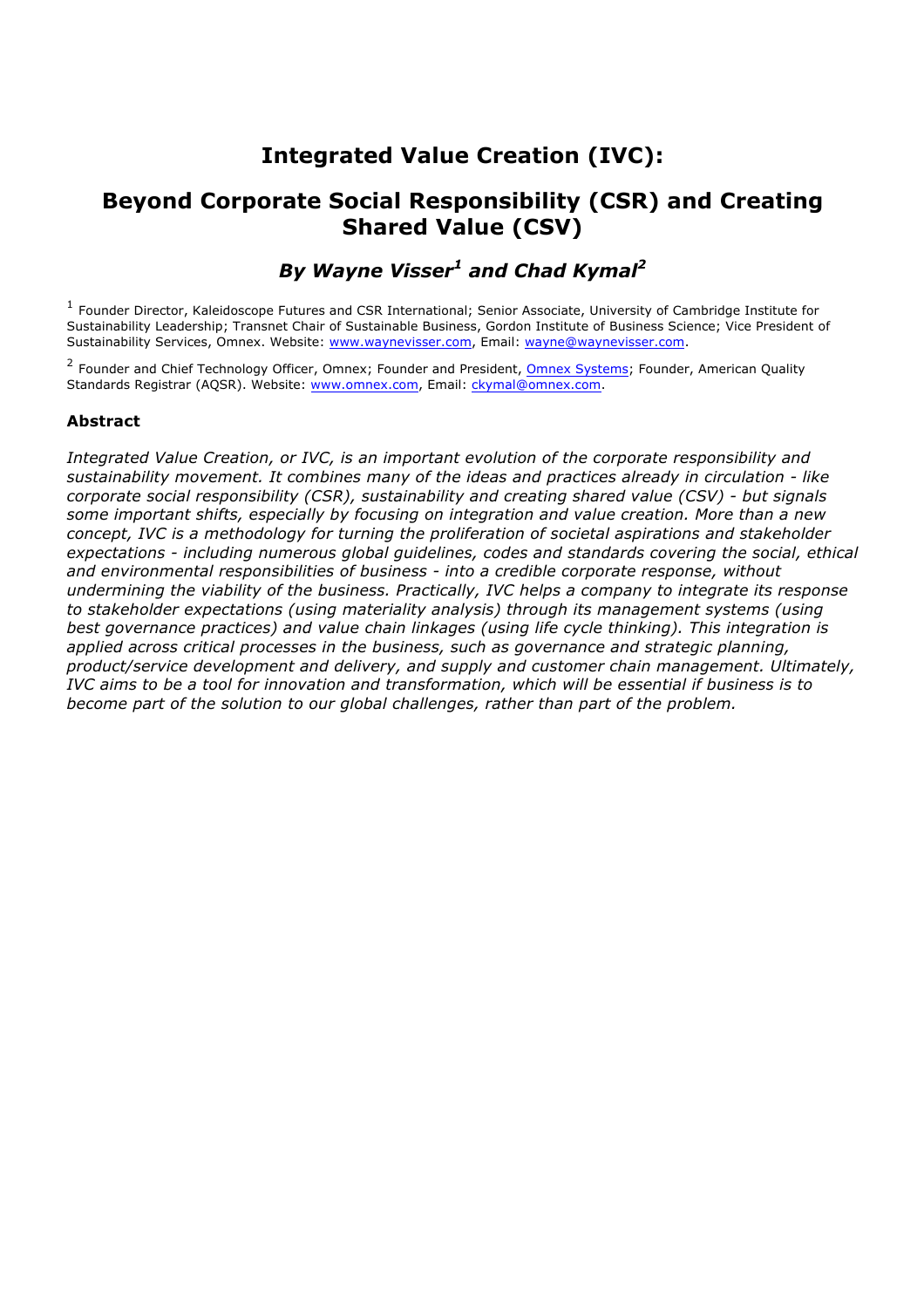Integrated Value Creation (IVC) is a concept and practice that has emerged from a long tradition of thinking on the role of business in society (Carroll, 1999). It has its roots in what many today call corporate (social) responsibility or CSR, corporate citizenship, business ethics and corporate sustainability (Visser et al., 2010). These ideas also have a long history, but can be seen to have evolved primarily along two strands – let's call them streams of consciousness: the responsibility stream and the sustainability stream.

#### **Two Streams Flowing into One**

The *responsibility* stream had its origins in the mid-to-late 1800s, with industrialists like John D. Rockefeller and Dale Carnegie setting a precedent for community philanthropy, while others like John Cadbury and John H. Patterson seeded the employee welfare movement (Carroll, 2008). Fast forward a hundred years or so, and we see the first social responsibility codes start to emerge, such as the Sullivan Principles in 1977, and the subsequent steady march of standardization, giving us SA 8000 in 1997, ISO 26000 in 2010 and many others.

The *sustainability* stream also started early, with air pollution regulation in the UK and land conservation in the USA in the 1870s (Visser, 2011). Fast forward by a century and we get the first Earth Day, Greenpeace and the UN Stockholm Conference on Environment and Development. By the 1980s and 1990s, we have the Brundtland definition of 'sustainable development' (World Commission on Environment and Development, 1987), the Valdez Principles in 1989 (later called the CERES Principles) and the Rio Earth Summit in 1992, tracking through to standards like ISO 14001 in 1996.

#### **Weaving Together a Plait**

As these two movements of responsibility and sustainability gathered momentum, they naturally began to see their interconnectedness. Labour rights connected with human rights, quality connected with health and safety, community connected with supply chain, environment connected with productivity, and so on. The coining of the 'triple bottom line' of economic, social and environmental performance by John Elkington (1994), and the introduction of the 10 principles of the UN Global Compact in 1999 reflected this trend.

We also saw integration start to happen at a more practical level. The ISO 9001 quality standard became the design template for ISO 14001 on environmental management and OHSAS 18001 on occupational health and safety. The Global Reporting Initiative and the Dow Jones Sustainability Index adopted the triple bottom line lens. Fair Trade certification incorporated economic, social and environmental concerns, and even social responsibility evolved into a more holistic concept, now encapsulated in the 7 core subjects<sup>1</sup> of ISO 26000.

#### **Thinking Outside the Box**

 $\overline{a}$ 

At every stage in this process, there have been those who have challenged and advanced our understanding of the scope and ambition of corporate responsibility and sustainability. Ed Freeman (1984) introduced us to stakeholder theory, John Elkington (1994) to the 'triple bottom line', Rosabeth Moss Kanter (1999) to 'social innovation', Jed Emerson (2000) to 'blended value', C.K. Prahalad and Stuart Hart to 'bottom of the pyramid' (BOP) inclusive markets (Prahalad and Hart, 2002), and Michael Porter and Mark Kramer to 'creating shared value' (Porter and Kramer, 2011).

There is a lively academic debate about Porter and Kramer's shared value concept, including criticism that it is unoriginal; it ignores the tensions inherent to responsible business activity; it is

Organizational governance, human rights, labour practices, environment, fair operating practices, consumer issues, and community involvement and development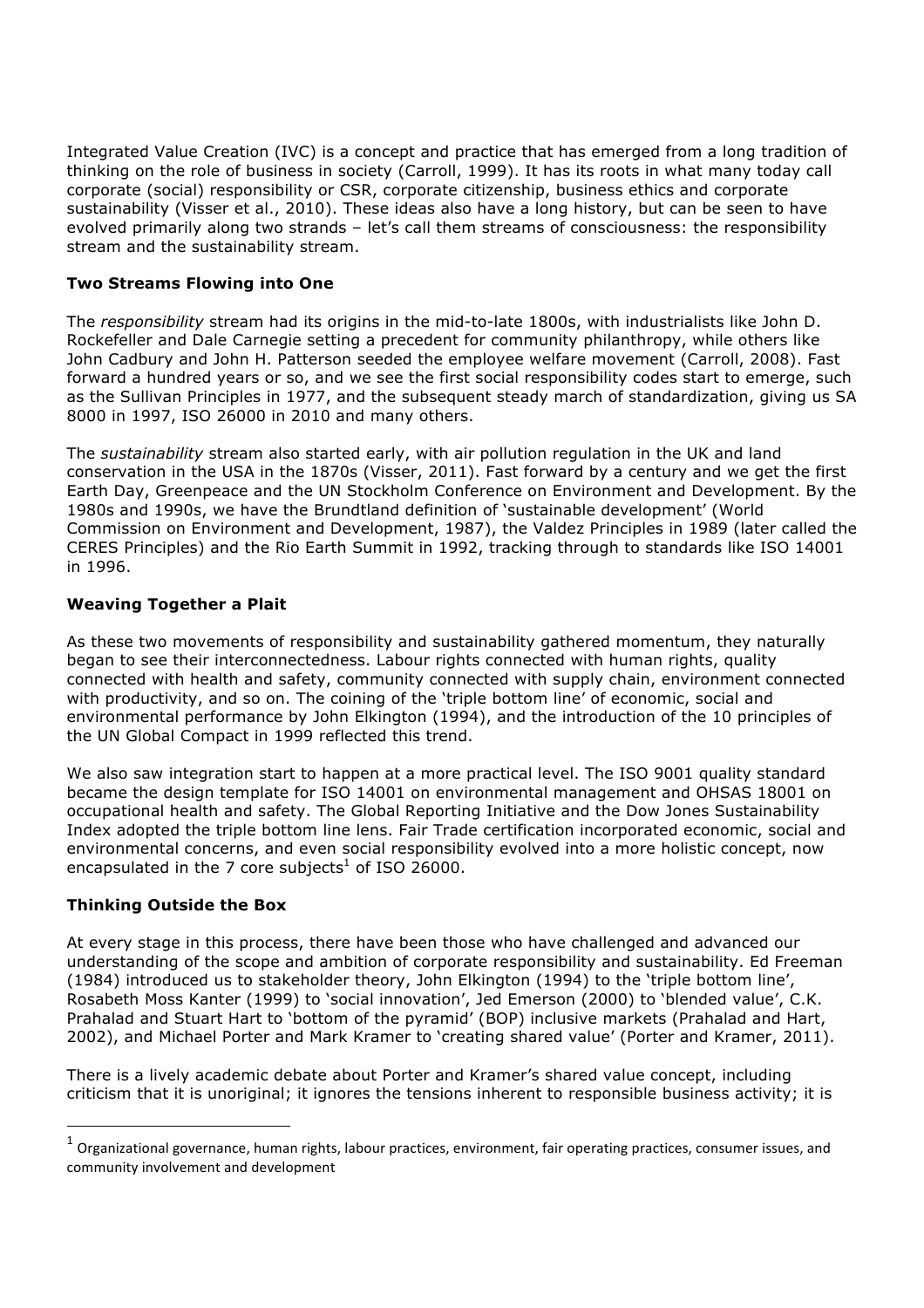naïve about business compliance; and it is based on a shallow conception of the corporation's role in society (Crane et al., 2014). Nevertheless, shifting to the language of value, rather than of responsibility, is important, as is the emphasis on a more strategic and integrated focus (Visser, 2013).

Typically, all these new conceptions build on what went before, but call for greater integration and an expansion of the potential of business to make positive impacts. For example, Hart's (1997) 'sustainable value' framework incorporates pollution prevention, product stewardship, base of the pyramid (BOP) and clean tech. Emerson's (2000) 'blended value', much like Elkington's (1994) 'triple bottom line' looks for an overlap between profit and social and environmental targets, while Porter and Kramer's (2011) CSV focuses on synergies between economic and social goals.

#### *Figure 1 – The Concept of Sustainable Value*



Source: Adapted from Hart, S. 1997. "Beyond greening: Strategies for a sustainable world." Harvard Business Review, January-February: 66-76.

Most recently, the International Integrated Reporting Council (2013) published their International Integrated Reporting Framework and their chairman, Mervyn King, wrote a book called *Integrate: Doing Business in the 21st Century* (King and Roberts, 2013). Another major development is that the International Organization for Standardization (2014) has issued guidance on integrated management systems as part of its ISO Directives (in Annex SL).

## *The 'How To' of Integration*

Integrated Value Creation (IVC) takes inspiration from all of these thought pioneers that have gone before and tries to take the next step. IVC is not so much a new idea – as the longstanding trend towards integration and the ubiquitous call for embedding of standards testifies – but rather an attempt to work out the 'how to' of integration. When companies are faced with a proliferation of standards (StandardsMap.org alone profiles over 160 sustainability standards) and the multiplication of stakeholder expectations, how can they sensibly respond?

We have analysed some of the most important global guidelines, codes and standards covering the social, ethical and environmental responsibilities of business – such as the UN Global Compact, OECD Guidelines for Multinational Enterprises, ISO 26000, GRI Sustainability Reporting Guidelines (G4), IIRC Integrated Reporting Guidelines, SA 8000, UN Business & Human Rights Framework and Dow Jones Sustainability Index.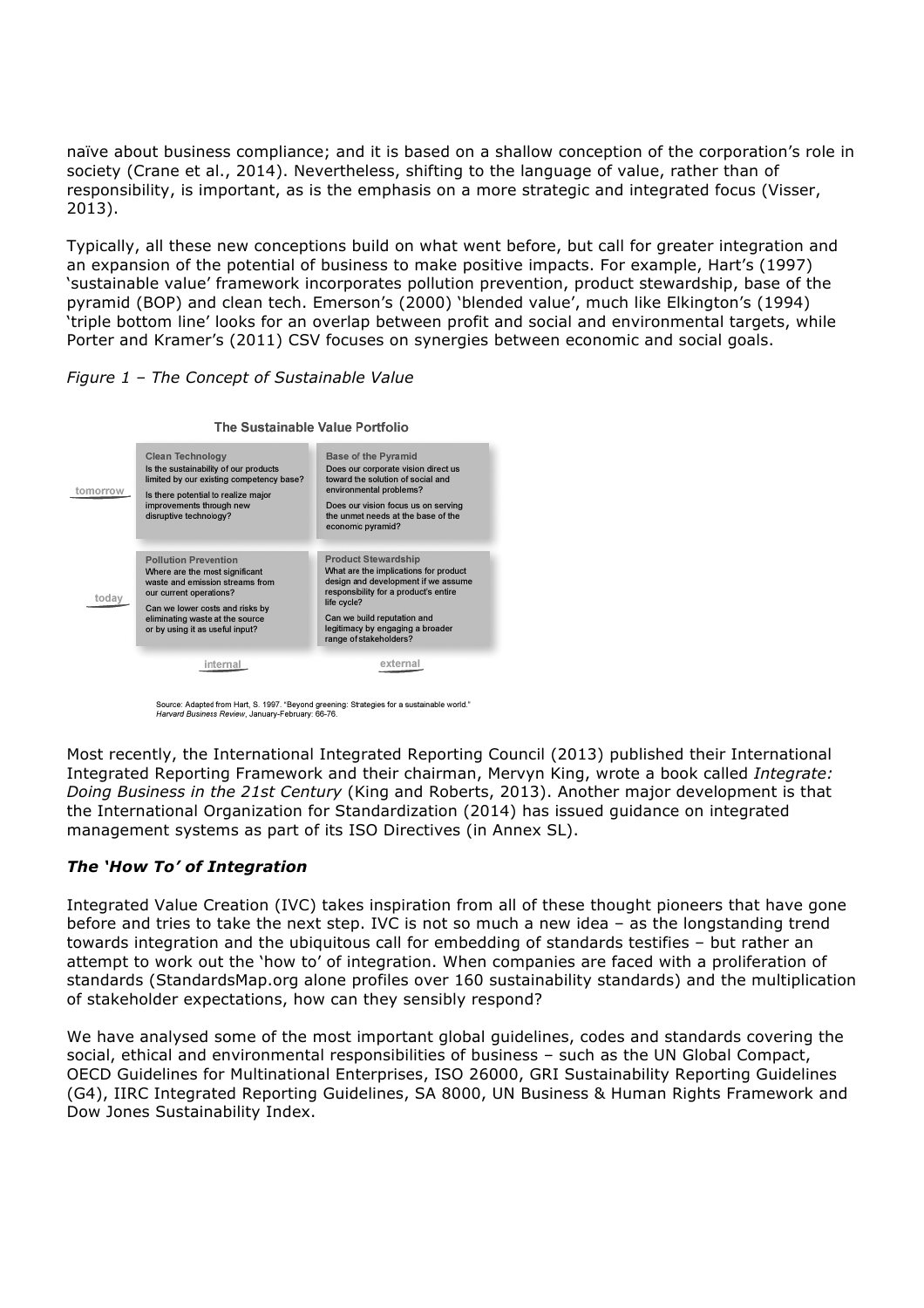What we see are large areas of overlap in these guidelines, codes and standards across what we might call the  $S^2$ QuE ${}^{3}$ LCH ${}^{2}$  issues, namely:

- $S^2$ : Safety & Social issues
- Qu: Quality issues
- $\cdot$   $E^3$ : Environmental, Economic and Ethical issues
- L: Labor issues
- C: Carbon or Climate issues
- $H^2$ : Health and Human rights issues

Our experience of working with business shows that most companies respond piecemeal to this diversity and complexity of  $S^2$ QuE<sup>3</sup>LCH<sup>2</sup> issues (let's call them SQuELCH for short). A few large corporations use a management systems approach to embed the requirements of whatever codes and standards they have signed up to. Even, so they tend to do this in silos – one set of people and systems for quality, another for health and safety, another for environment, and still others for employees, supply chain management and community issues.

#### **Knocking Down the Silos**

IVC, therefore, is about knocking down the silos and finding ways to integrate across the business. In short, IVC helps a company to integrate its response to stakeholder expectations (using materiality analysis) through its management systems (using best governance practices) and value chain linkages (using life cycle thinking<sup>2</sup>). This integration is applied across critical processes in the business, such as governance and strategic planning, product/service development and delivery, and supply and customer chain management.

And what about *value*? Most crucially, IVC builds in an innovation step, so that redesigning products and processes to deliver solutions to the biggest social and environmental challenges we face can create new value. IVC also brings multiple business benefits, from reducing risks, costs, liabilities and audit fatigue to improving reputation, revenues, employee motivation, customer satisfaction and stakeholder relations.

#### **Pursuing Transformational Goals**

Our experience with implementing and integrating existing standards like ISO 9001 and ISO 14001 convinces us that, in order for IVC to work, leaders need to step up and create transformational goals. Without ambition 'baked in' to IVC adoption, the resulting incremental improvements will be no match for the scale and urgency of the global social and environmental crises we face, such as climate change and growing inequality.

One of the most exciting transformational agendas right now is the Net Zero/Net Positive movement (Elkington, 2012) which extends the 'zero' mind-set of total quality management to other economic, social and environmental performance areas. For example, we see companies targeting zero waste, water and carbon; zero defects, accidents and missed customer commitments; and zero corruption, labour infringements and human rights violations. These kinds of zero stretch goals define what it means to be world class today.

## **Stepping Up To Change**

 $\overline{a}$ 

*Figure 2 –Integrated Value Creation Process*

It is interesting to note that the revised ISO 14001 being planned for release in 2016 includes a life cycle perspective for all aspects of operations including product design and delivery.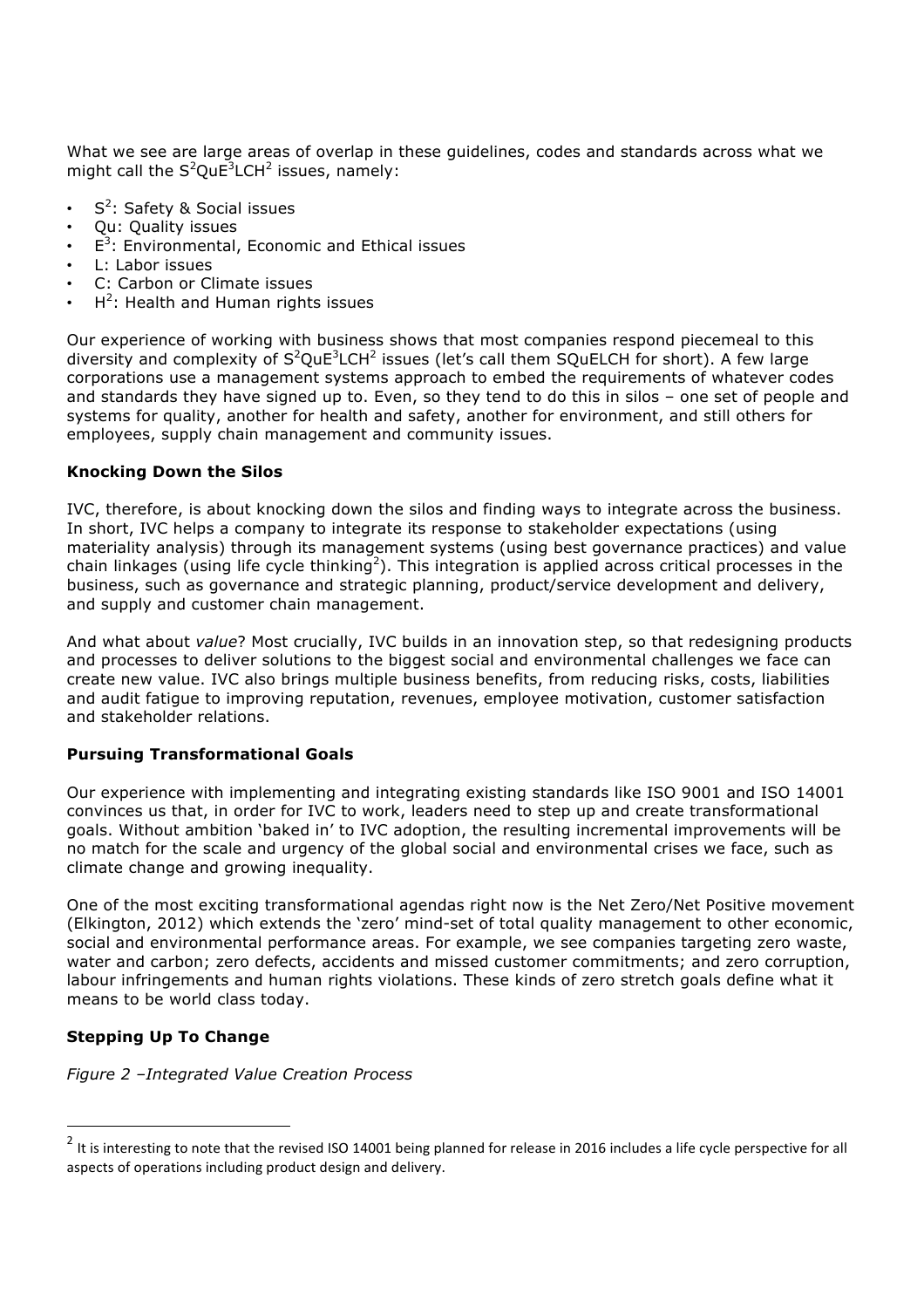

C 2015 Wayne Visser & Chad Kymal

In practice, IVC implementation is a 7-step process, which we can be described as: 1) context analysis, 2) stakeholder assessment, 3) leadership review, 4) risk assessment, 5) breakthrough analysis, 6) process redesign, and 7) systems integration. Each step is captured in Figure 2 and briefly explained below. Of course, the process must also remain flexible enough to be adapted to each company context and to different industry sectors.

## *Step 1: Context Analysis*

The first step of the IVC process is Context Analysis. Many business leaders are conscious of the crucial role of context in sustainability leadership (Visser and Courtice, 2011). For example, Jeff Immelt (2007), CEO of General Electric says: "The most important thing I've learned since becoming CEO is context. It's how your company fits in with the world and how you respond to it." Similarly, José Lopez (2010), Executive Vice President Operations and GLOBE of Nestle, believes that "the context is that sustainability processes in place today are not trending in the right direction."

The Context Analysis, therefore, takes stock of all the relevant societal trends, disruptive technologies, changing legislation, responsible business codes and standards, cross-sector partnerships and competitor activity. During this stage, the company is using the SQuELCH lens to identify what are the most critical pressures that are shaping its operating environment. This is in line with the new ISO High Level Structure for management systems, which states that: "The organization shall determine external and internal issues that are relevant to its purpose and that affect its ability to achieve the intended outcome(s) of its management system."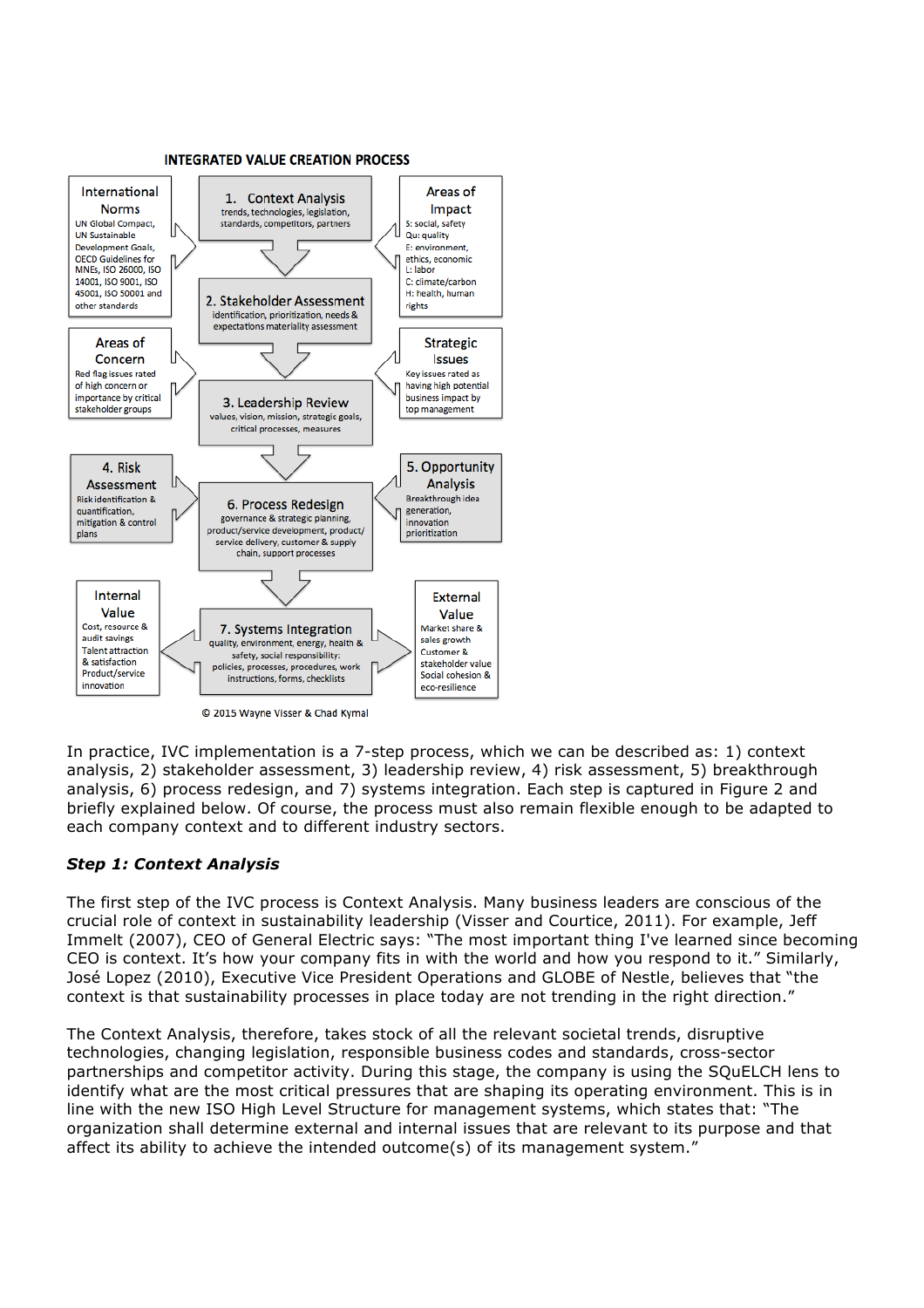## *Step 2: Stakeholder Assessment*

Stakeholder Assessment is an iterative process that systematically identifies, categorises and prioritises all stakeholders – including customers, employees, shareholders, suppliers, regulators, communities and others – before mapping their needs and expectations and analysing their materiality to the business. The new ISO High Level Structure for management systems requires that: "the organization shall determine the interested parties that are relevant to the management system; and the relevant requirements of these interested parties."

There are various methods for prioritising stakeholders. For example, they can be rated and ranked based on their power, legitimacy and urgency (Mitchell et al., 1997). After identifying, categorising and prioritising stakeholders, companies must enter into an active and systematic process of engagement to find out what they "material" issues of concern are for these groups. AccountAbility, the standards organisation, was among the first to identify the need for "redefining materiality" to include stakeholder perspectives, especially in the context of non-financial reporting (Zadek and Merme, 2003).

The process of engagement to determine material issues, if done properly, could take months, since it should be inclusive and comprehensive. In practice, however, many companies hold annual stakeholder forums to which they invite key representatives for a few days of intensive consultation. For example, Coca-Cola's global stakeholder forum held in Budapest in 2014 solicited feedback on the key issues of water, obesity and women's empowerment.

The output of this process is often a stakeholder materiality matrix, popularised by the Global Reporting Initiative, in its G3.1 Sustainability Reporting Guidelines in 2011 (GRI, 2011). For example, Nestle's 2014 stakeholder materiality matrix identifies the following high priority issues: water stewardship, over- and under-nutrition, climate change, food safety and business ethics.

*Figure 3 – Stakeholder Assessment Tool*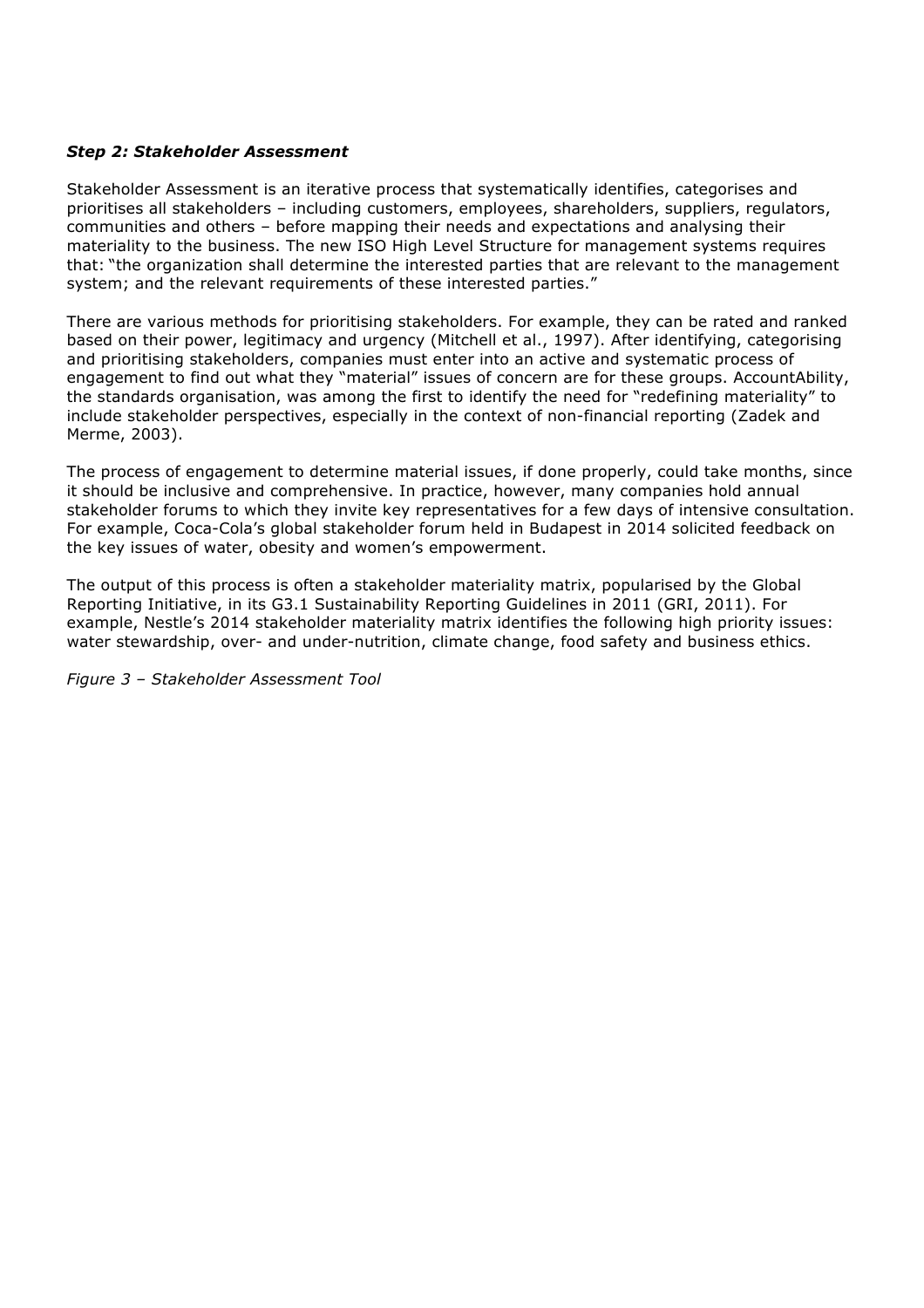#### STAKEHOLDER MATERIALITY MATRIX



## *Step 3: Leadership Review*

The context analysis and stakeholder assessment should create a filter that distils the most material strategic issues for the business and its industry. Based on these insights, top management should review (and if necessary, revise) its values, vision and mission to ensure that they are truly aligned with the priorities identified in the first two steps. The material issues then need to be translated into strategic goals and targets.

Companies can use established frameworks like the balanced scorecard (Kaplan and Norton, 1992) to capture these strategic sustainability goals (Figge et al., 2002; Möller and Schaltegger, 2005), linking it to the growing practices around sustainability accounting and sustainability reporting (Schaltegger and Wagner, 2006), or the goals can simply be integrated with existing strategic performance measurement systems in the company (Gates and Germain, 2010). These goals will then act as another filter, leading to the identification of critical business processes that will enable the achievement of the strategic goals.

For example, Unilever identified improving health and wellbeing, reducing environmental impact and enhancing livelihoods as their three most material issues, calling this their Sustainable Living Plan (see Figure 4). These were then converted into nine strategic goals covering: health & hygiene, improving nutrition, greenhouse gases, water use, waste & packaging, sustainable sourcing, fairness in the workplace, opportunities for women and inclusive business. Each goal has a timeline (2020) and measurable target. For example, Unilever is committed to help more than a billion people to improve their health and hygiene, thus reducing the incidence of life threatening diseases like diarrhoea. By the end of 2013, they had reached 303 million people.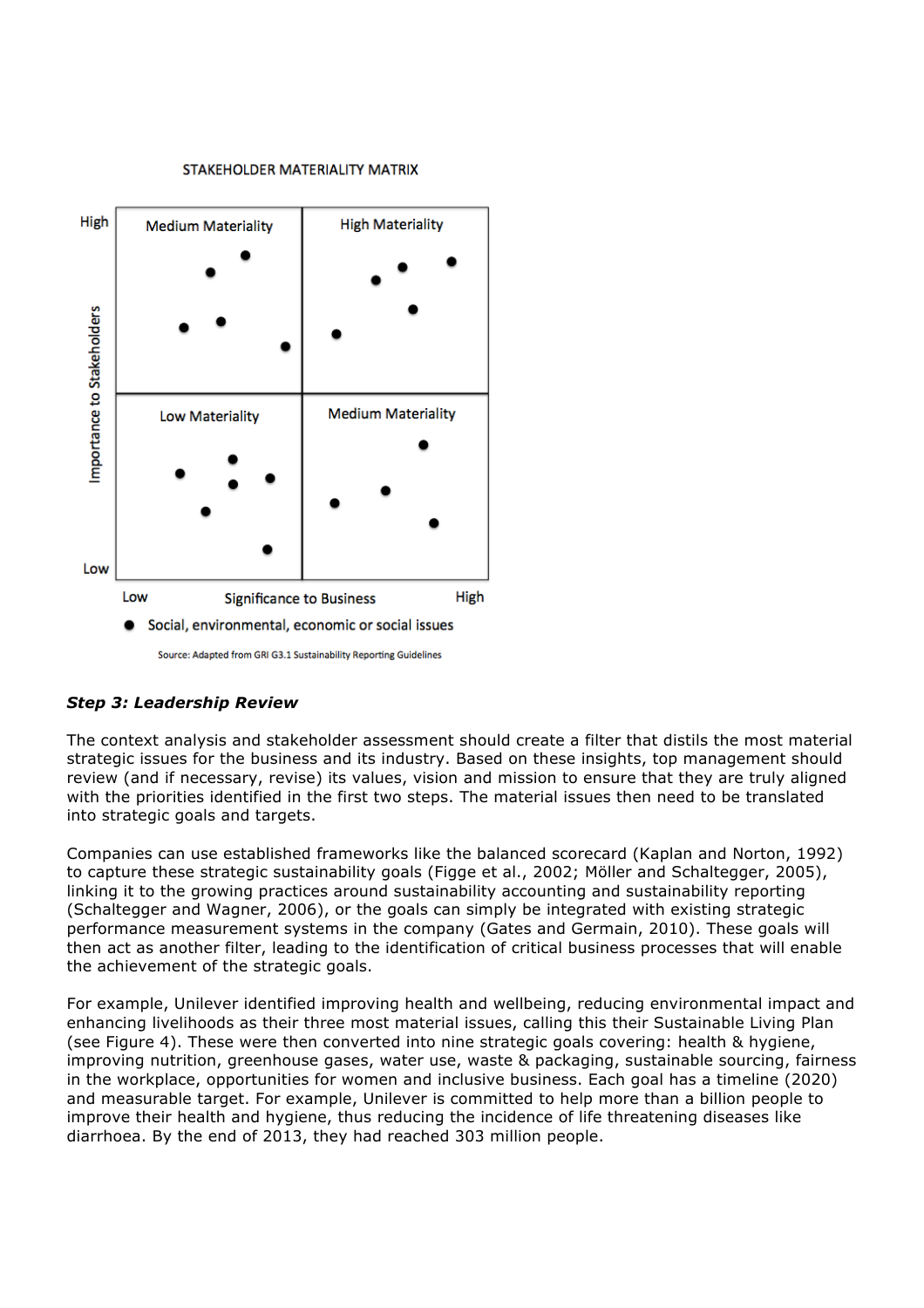*Figure 4 – Unilever Sustainable Living Plan (SLP)*



#### *Step 4: Risk Assessment*

In parallel with the Stakeholder Materiality Analysis, the risks to the business are analysed through an Integrated Risk Assessment. This means the identification and quantification of quality, cost, product, environment, health and safety and social responsibility risks, in terms of their potential affect on the company's strategic, production, administrative and value chain processes. As Sexton and Linder (2014) observe, different risk assessment methodologies have evolved for different types of risks. For integration, however, the risk measures developed need to be valid and comparable for all the different types of risks and different entities of the business, and mitigation measures identified.

The key to integrated risk assessment is to understand that risk is always a function of severity times occurrence  $(R = S \times O)$ . Severity should be evaluated as the highest risk event that can take place when a quality, environmental, occupational health & safety or social responsibility failure takes place without any controls. Residual risk is the amount of risk left over after current controls are applied. Current controls are the controls used by the organisation to reduce occurrence and/or prevent or detect the failure. For each risk, a severity, occurrence and detection (D) score is assigned (usually, from 1=high to 10=low), and a risk priority number calculated (S x O x D), as illustrated in Figure 5. (Kymal et. al, 2015).

*Figure 5: Integrated Risk Assessment Process*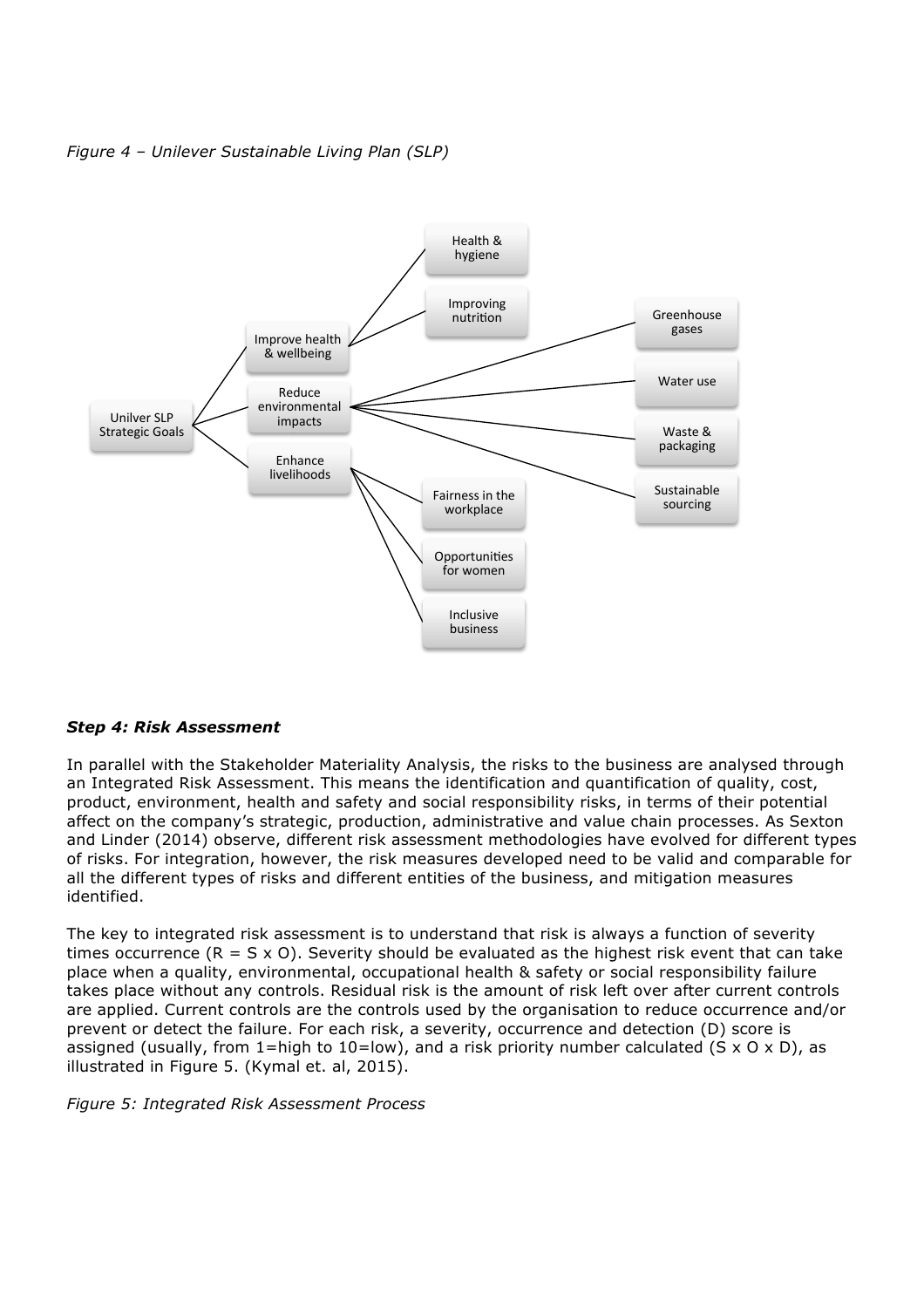

For example, if an integrated risk assessment were performed on the purchasing process, risks may be identified for quality (e.g. unqualified suppliers, poor quality products, late delivery), environment (e.g. excessive or non-recyclable packaging, leaks contaminants), health & safety (product contains allergens, may cause injury) and social responsibility (e.g. supplier uses sweatshops, product discriminates against women).

It is worth noting that the first two steps of Stakeholder Analysis and Risk Assessment are requirements of the new ISO 9001, ISO 14001 and ISO 45001 (formerly OHSAS 18001) standards slated to come out in the next few years. For example, in the new ISO 9001 that is planned for release in 2015, it is called 'Understanding the Needs and Expectations of Interested Parties' and 'Actions to Address Risks and Opportunities'. The evolution of the ISO standards is indicative of a shift in global mind-set (since ISO represents over a 100 different countries) to prioritising stakeholder engagement and risk management.

## *Step 5: Opportunity Analysis*

Step 5 entails the Innovation and Value Identification element. It recognises that not only is technological innovation booming, but it is rapidly shifting towards sustainable solutions. For example, many of the World Economic Forum's top ten most promising technologies have a clear environmental and social focus, such as energy-efficient water purification, enhanced nutrition to drive health at the molecular level, carbon dioxide  $(CO<sub>2</sub>)$  conversion, precise drug delivery through nanoscale engineering,organic electronics and photovoltaics.

For specific clean energy technologies—including wind, solar and biofuels— the market size was estimated at \$248 billion in 2013 and is projected to grow to \$398 billion by 2023, according to the 2014 Clean Energy Trends report (Clean Edge, 2014). In fact, the rapid growth in eco-innovation is being actively supported by the European Commission, OECD and UNEP (2015). For example, 125 eco-innovation projects supported by the EC, each employing around 8 people, resulted in the impressive benefits: 609,000 tonnes less waste, 170 million m<sup>3</sup> of water saved, €20 revenue per €1 invested, 1.4m tonnes of material reduced, and 11.6 m tonnes of CO<sub>2</sub> avoided - adding up to  $\epsilon$ 1.6 billion in environmental and economic benefits (EICA, 2013).

All of these - and other social and environmental innovations – are a result of breakthroughs in technology or processes. However, in order for companies to capture the value of such innovation,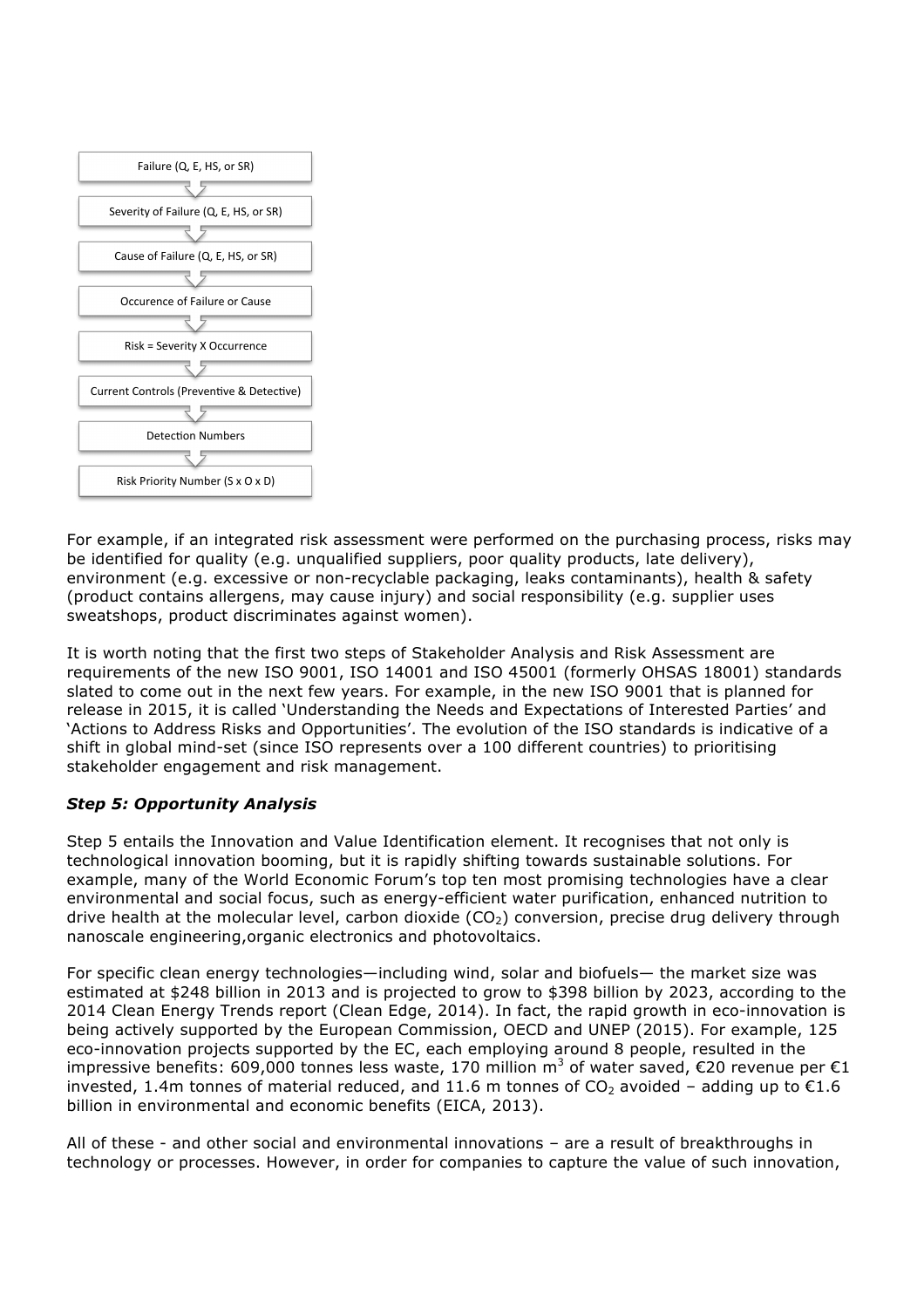they have to build a capability to create breakthroughs repeatedly – and the only way they do that is to form a management system for innovation (O-Connor et al., 2014). Using the Net Zero/Net Positive strategic goals (Elkington, 2012), as illustrated in Figure 6, or others like Stuart Hart's (1997) sustainable value framework, Opportunity Analysis takes looks at each of the business's critical processes for opportunities to innovate.

Opportunity analysis is comprised of idea generation and screening and the creation of a Breakthrough List. This is the chance for problem solving teams, Six Sigma teams, Lean teams, and Design for Six Sigma teams and others to use improvement tools to take the company towards its chosen transformational goals (Fargani et al., 2014). The improvement projects will continue for a few months until they are implemented and put into daily practice. If opportunity analysis is taken as a business strategy, as in the case of Interface, it can take decades to implement. For example, their Mission Zero strategy for 2020, which began in 1994, has seven steps: 1) zero waste, 2) benign emissions, 3) renewable energy, 4) closing the loop, 5) resource-efficient transportation, 6) sensitivity hookup, and 7) redesign commerce.

*Figure 6 – Examples of Net Zero/Net Positive Strategic Goals*



## *Step 6: Process Redesign*

In Step 7, business processes are mapped and redesigned in order to align with stakeholder expectations, move towards the strategic goals, minimise risks and maximise breakthrough opportunities. Key business processes are illustrated in Figure 7, although this may vary depending on the country, sector and company. For example, if eliminating corruption is a strategic goal, management will determine which business process is most critical - most likely procurement/purchasing (in the customer and supply chain process) and employee training (in the HR support process). By mapping out the process, and determining key measures for that process, opportunities for improvement can be identified. For example, introducing a procurement policy on bribery and corruption, or a third party due diligence or forensic audit procedure for new supplies.

*Figure 7: Key Business Processes*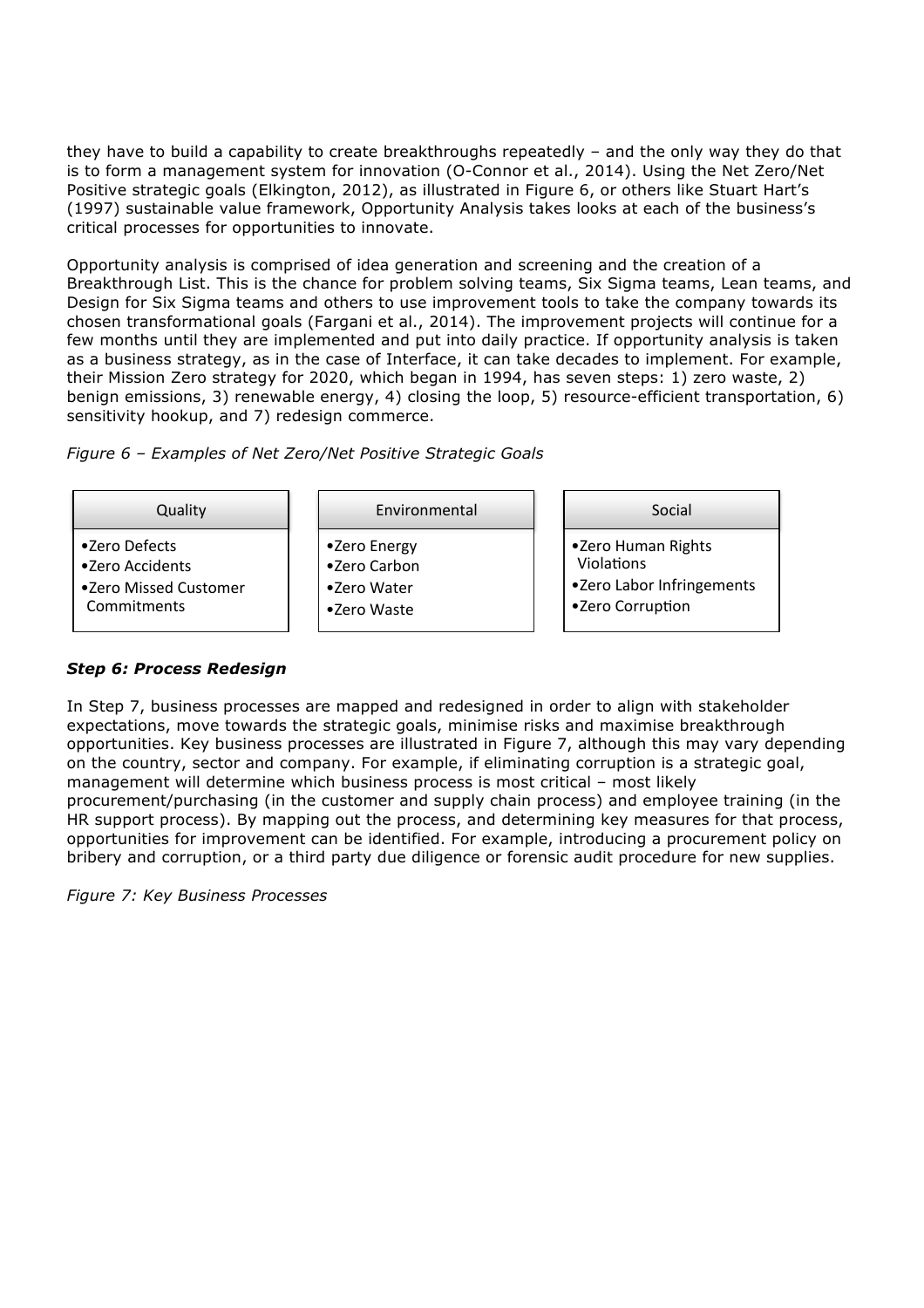

## *Step 7: Systems Integration*

In Step 7, the requirements of the various SQuELCH standards most relevant for the organization, together with the transformational strategic goals, are integrated into the management system of the organization, including the business processes, work instructions and forms/checklists. The new Annex SL of the ISO Directives provides useful guidance on the key components of integrated management systems and is illustrated in Figure 8.

*Figure 8: High Level Structure of an Integrated Management System*

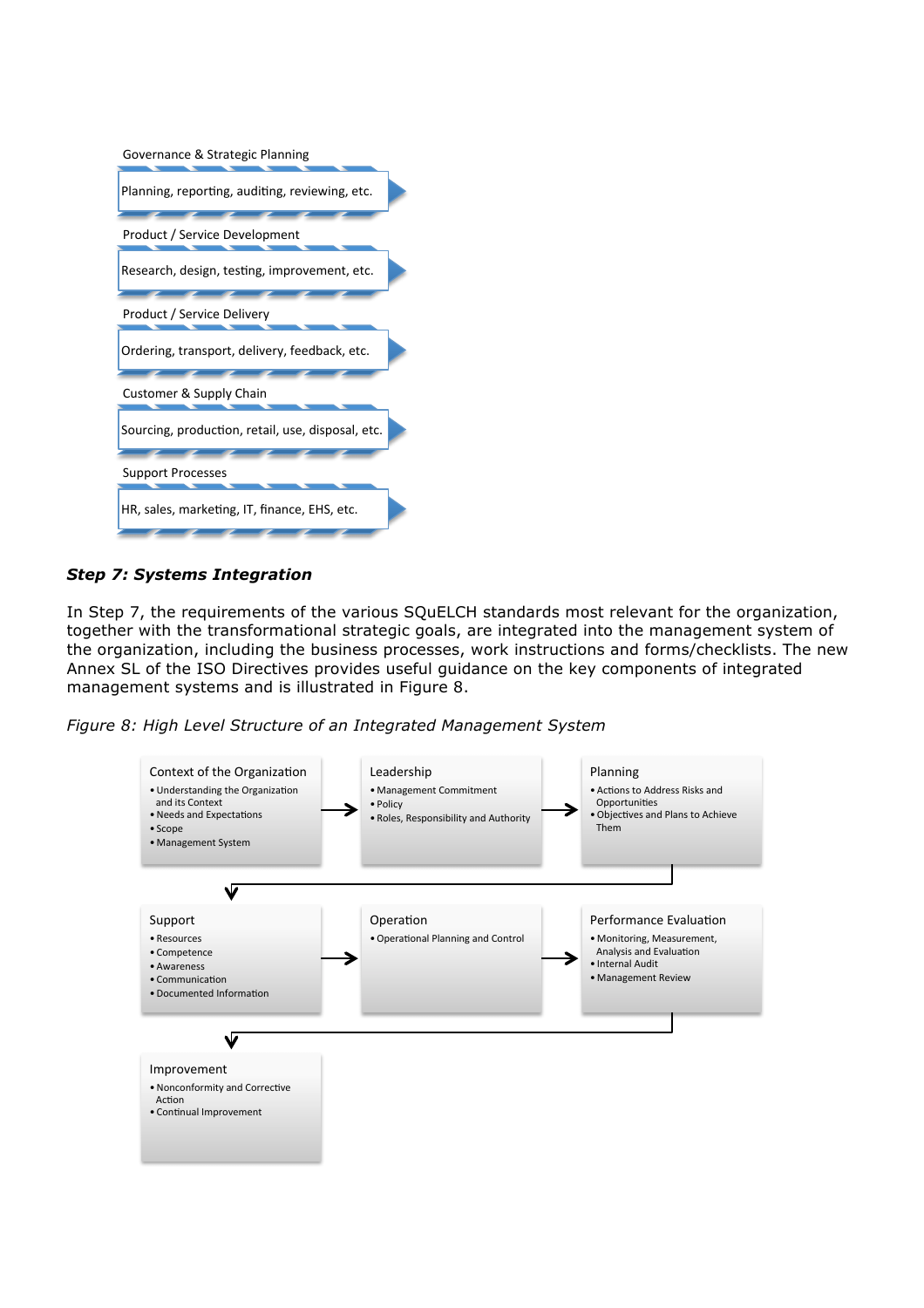#### *Source: ISO Directive, Annex SL: High Level Structure*

This goal of integrating management systems for quality, environment, health and safety and social responsibility is well established in the literature (Almeida et al., 2014; Kymal et al., 2014; Mohamad et al., 2013). In practice, process owners must work with cross-functional teams to ensure that the organizational processes are capable of meeting the requirements defined by the various standards and strategic goals (Zhang et al., 2014). This is followed by training to ensure that the new and updated processes are understood, implemented and being followed.

Integration must also include the crucial steps of integrated reporting, auditing (internal and external) and management review, which creates the feedback and continuous improvement loop that is essential for any successful management system (Bebbington et al., 2014). This means integrating the value creation process into the governance systems of organization, including strategic planning and budgeting, management or business review, internal audits, and corrective actions (Eccles et al., 2014). This is what will ensure that implementation is happening and that the company stays on track to achieve its transformational goals.

#### **Words Count, Actions Matter**

To conclude, we believe Integrated Value Creation, or IVC, is an important evolution of the corporate responsibility and sustainability movement. It combines many of the ideas and practices already in circulation, but signals some important shifts, especially by using the language of integration and value creation. These are concepts that business understands and can even get excited about (whereas CSR and sustainability tend to be put into peripheral boxes, both in people's heads and in companies themselves).

More critical than the new label or the new language is that IVC is most concerned with implementation. It is a methodology for turning the proliferation of societal aspirations and stakeholder expectations into a credible corporate response, without undermining the viability of the business. On the contrary, IVC aims to be a tool for innovation and transformation, which will be essential if business is to become part of the solution to our global challenges, rather than part of the problem.

#### **References**

Almeida, J., Domingues, P., & Sampaio, P. (2014). Different perspectives on management systems integration. *Total Quality Management & Business Excellence*, Vol. 25, Iss. 3-4.

Bebbington, J., Unerman, J., & O'Dwyer, B. (2014). *Sustainability accounting and accountability*. London: Routledge.

Carroll, A.B. (1999). Corporate social responsibility: evolution of a definitional construct. *Business and Society*, 38, pp. 268–295.

Carroll, A.B. (2008). A history of corporate social responsibility: concepts and practices. In Crane, A. et al., eds. *The Oxford Handbook Of Corporate Social Responsibility*, pp. 19-46. Oxford: OUP.

Clean Edge, (2014). Clean energy trends 2014. Report. San Francisco: Clean Edge.

Crane, A., Palazzo, G., Spence, L.J., & Matten, D. (2014): Contesting the value of "shared value". *California Management Review*, Vol 56, no. 2: 130-153.

EACI. (2013). Eco-innovation: when business meets environment. Infographic developed for the European Commission by the Executive Agency for Competitiveness and Innovation.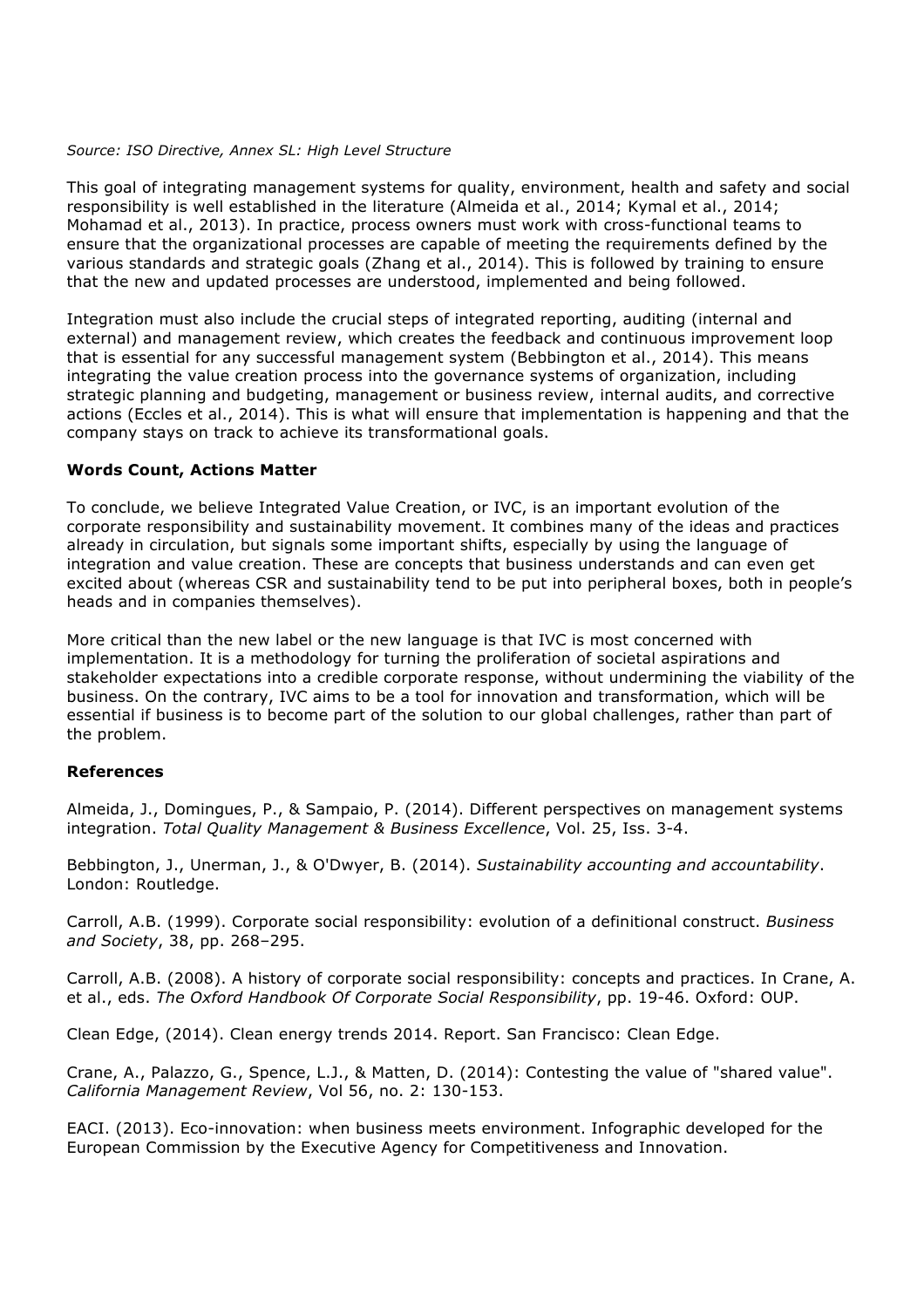Eccles, R.G., Ioannou, I., & Serafeim, G. (2014). The impact of corporate sustainability on organizational processes and performance. *Management Science*, 60:11 , 2835-2857.

Elkington, J. (1994). Towards the sustainable corporation: win-win-win business strategies for sustainable development. *California Management Review*, 36/2: 90-100.

Elkington, J. (2012). *The Zeronauts: Breaking the Sustainability Barrier*. Oxford: Earthscan/Taylor & Francis.

Emerson, J. (2000). The nature of returns: a social capital markets inquiry into elements of investment and the blended value proposition. *Harvard Business School Social Enterprise Series* 1, No. 17.

Fargani, H., Cheung, W.M., Hasan, R., & Birkett, M. (2014). An integrated approach incorporating lean six sigma and life cycle assessment to support sustainable manufacturing*.* In: *Proceedings of the 12th International Conference on Manufacturing Research*. Southampton Solent University, UK, pp. 227-231.

Figge, F., Hahn, T., Schaltegger, S., & Wagner, M. (2002). The sustainability balanced scorecard – linking sustainability management to business strategy. *Business Strategy and the Environment*, 11 (5), 269-284.

Freeman, R.E. (1984). *Strategic management: a stakeholder approach*. Marshfield: Pitman Publishing.

Gates, S., & Germain, C. (2010). Integrating sustainability measures into strategic performance measurement systems: an empirical study. *Management Accounting Quarterly*, 11 (3), pp.1-7.

GRI. (2011). G3.1 Sustainability reporting guidelines, p. 8. Amsterdam: Global Reporting Initiative.

Hart, S.L. (1997). Beyond greening: strategies for a sustainable world. *Harvard Business Review*, January-February: 66-76.

Immelt, J., (2007). GE's Jeff Immelt on the 10 keys to great leadership. *Fast Company*, 19 December.

International Organization for Standardization. (2014). ISO/IEC Directives, Part 1, Consolidated ISO Supplement — Procedures specific to ISO: Annex SL: Proposals for management systems. Geneva: ISO.

Kanter, R.M. (1999). From spare change to real change: the social sector as beta site for business innovation. *Harvard Business Review*, May-June.

Kaplan, R.S., & Norton, D.P. (1992). The balanced scorecard: measures that drive performance. *Harvard Business Review*, January-February: 71-79.

Ken Sexton, K., & Linder, S.H. (2014). Integrated Assessment of Risk and Sustainability in the Context of Regulatory Decision Making. *Environmental Science & Technology 48* (3), 1409-1418.

King, M., & Roberts, L. (2013). *Integrate: doing business in the 21st century*. Cape Town: Juta & Company.

Kymal, C., Gruska, G., & Reid, R.D. (2015). *Integrated management systems*. Milwaukee, WI.: ASQ Quality Press.